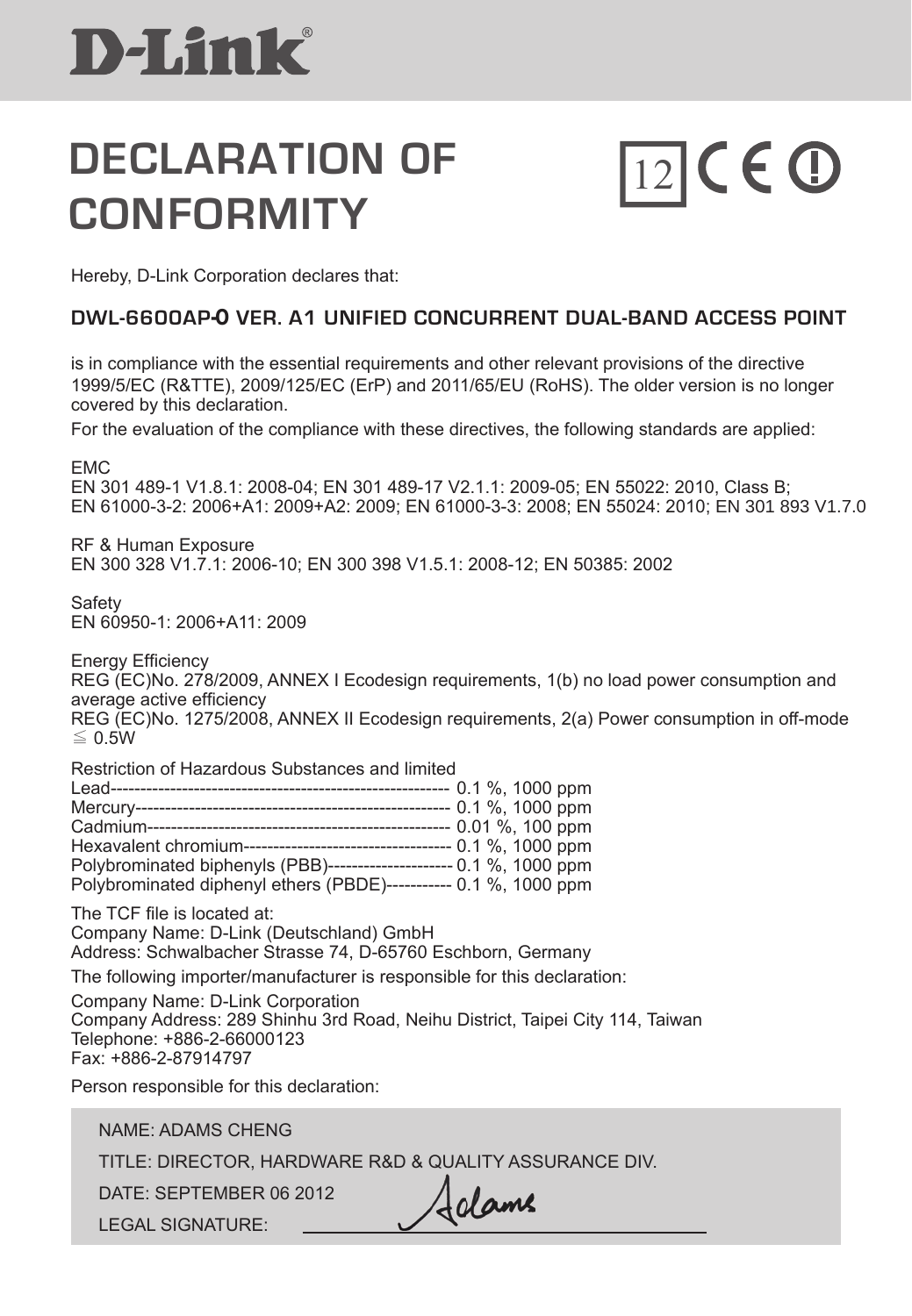### **DECLARATION DE CONFORMITE**

# $\boxed{12}$ CEO

D-Link Corporation, déclare que le:

#### **DWL-6600AP-O VER. A1 Unified Concurrent Dual-band Access Point**

 est conforme aux exigences essentielles de la directive 1999/5/EC (R&TTE), 2009/125/EC (ErP), 2011/65/EU (RoHS) du Parlement et du Conseil Européen du 9 mars 1999 et applique les normes harmonisées suivantes.

EMC

EN 301 489-1 V1.8.1: 2008-04; EN 301 489-17 V2.1.1: 2009-05; EN 55022: 2010, Class B; EN 61000-3-2: 2006+A1: 2009+A2: 2009; EN 61000-3-3: 2008; EN 55024: 2010; EN 301 893 V1.7.0

RF & Human Exposure EN 300 328 V1.7.1: 2006-10; EN 300 398 V1.5.1: 2008-12; EN 50385: 2002

Safety EN 60950-1: 2006+A11: 2009

Energy Efficiency REG (EC)No. 278/2009, ANNEX I Ecodesign requirements, 1(b) no load power consumption and average active efficiency REG (EC)No. 1275/2008, ANNEX II Ecodesign requirements, 2(a) Power consumption in off-mode ≦ 0.5W

Restriction of Hazardous Substances and limited

|                                                                     |  | - 0.1 %, 1000 ppm   |  |
|---------------------------------------------------------------------|--|---------------------|--|
|                                                                     |  | $-0.1$ %, 1000 ppm  |  |
|                                                                     |  | 0.01 %, 100 ppm     |  |
| Hexavalent chromium--------------------------------                 |  | --- 0.1 %, 1000 ppm |  |
| Polybrominated biphenyls (PBB)--------------------- 0.1 %, 1000 ppm |  |                     |  |
| Polybrominated diphenyl ethers (PBDE)----------- 0.1 %, 1000 ppm    |  |                     |  |
|                                                                     |  |                     |  |

Le fichier TCF est disponible à l'adresse suivante : D-Link (Deutschland) GmbH Schwalbacher Strasse 74, D-65760 Eschborn, Allemagne

L'importateur / fabricant suivant est responsable de cette déclaration: Société: D-Link Corporation Adresse: 289 Shinhu 3rd Road, Neihu District, Taipei City 114, Taiwan Téléphone: +886-2-66000123 Fax: +886-2-87914797

Personne responsable de cette déclaration:

NOM: ADAMS CHENG

TITRE: DIRECTOR, HARDWARE R&D & QUALITY ASSURANCE DIV.

DATE: SEPTEMBRE 06 2012

SIGNATURE LÉGALE:

Adame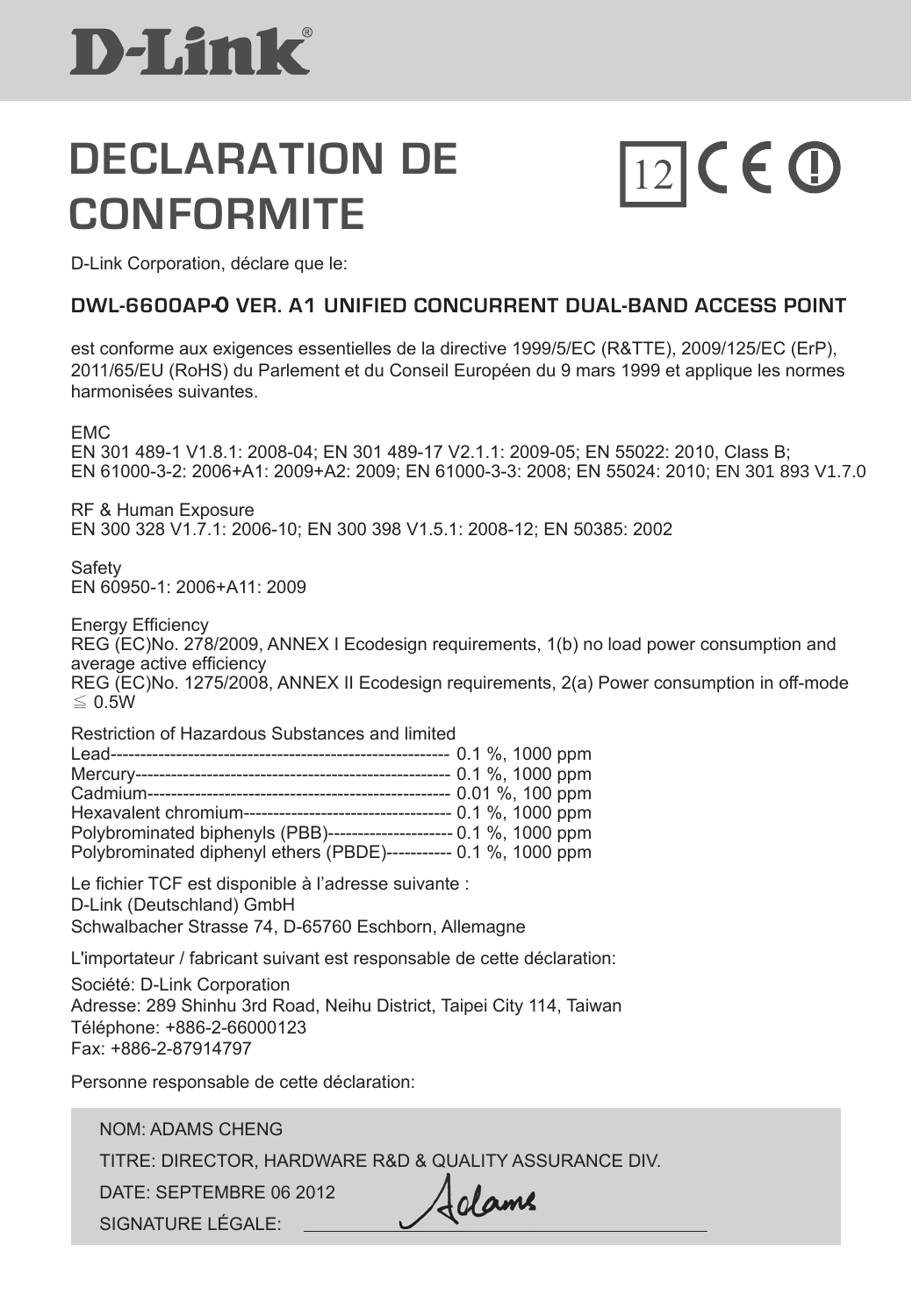### **DECLARACIÓN DE CONFORMIDAD**

# $\boxed{12}$ CEO

Por la presente, D-Link Corporation declara lo siguiente:

#### **DWL-6600AP-O VER. A1 Unified Concurrent Dual-band Access Point**

cumple con los requisitos esenciales y otras disposiciones relevantes de las directivas 1999/5/ EC (R&TTE), 2009/125/EC (ErP), 2011/65/EU (RoHS). El contenido de esta declaración no resulta aplicable a la versión anterior.

De cara a evaluar su conformidad con estas directivas, se toman como referencia los siguientes estándares:

EMC

EN 301 489-1 V1.8.1: 2008-04; EN 301 489-17 V2.1.1: 2009-05; EN 55022: 2010, Class B; EN 61000-3-2: 2006+A1: 2009+A2: 2009; EN 61000-3-3: 2008; EN 55024: 2010; EN 301 893 V1.7.0

RF & Human Exposure EN 300 328 V1.7.1: 2006-10; EN 300 398 V1.5.1: 2008-12; EN 50385: 2002

**Safety** EN 60950-1: 2006+A11: 2009

Energy Efficiency REG (EC)No. 278/2009, ANNEX I Ecodesign requirements, 1(b) no load power consumption and average active efficiency REG (EC)No. 1275/2008, ANNEX II Ecodesign requirements, 2(a) Power consumption in off-mode  $≤$  0.5W

Restriction of Hazardous Substances and limited

| Lead------                                                       |  | -- 0.1 %, 1000 ppm |  |
|------------------------------------------------------------------|--|--------------------|--|
| Mercury----<br>--------------------                              |  | $-0.1$ %, 1000 ppm |  |
| Cadmium----                                                      |  | - 0.01 %, 100 ppm  |  |
| Hexavalent chromium-------------------------------               |  | $-0.1$ %, 1000 ppm |  |
| Polybrominated biphenyls (PBB)----------------                   |  | $-0.1$ %, 1000 ppm |  |
| Polybrominated diphenyl ethers (PBDE)----------- 0.1 %, 1000 ppm |  |                    |  |

El archivo TCF se ubica en:

Nombre de la empresa: D-Link (Deutschland) GmbH Dirección: Schwalbacher Strasse 74, D-65760 Eschborn, Alemania

El importador/fabricante que aparece a continuación asume la responsabilidad exclusiva de esta

declaración:

Nombre de la empresa: D-Link Corporation Dirección de la empresa: 289 Shinhu 3rd Road, Neihu District, Taipei City 114, Taiwán Teléfono: +886-2-66000123 Fax: +886-2-87914797

Identificación del declarante:

NOMBRE: ADAMS CHENG CARGO: DIRECTOR, HARDWARE R&D & QUALITY ASSURANCE DIV. FECHA: 06 de septiembre 2012

FIRMA LEGAL:

Adame